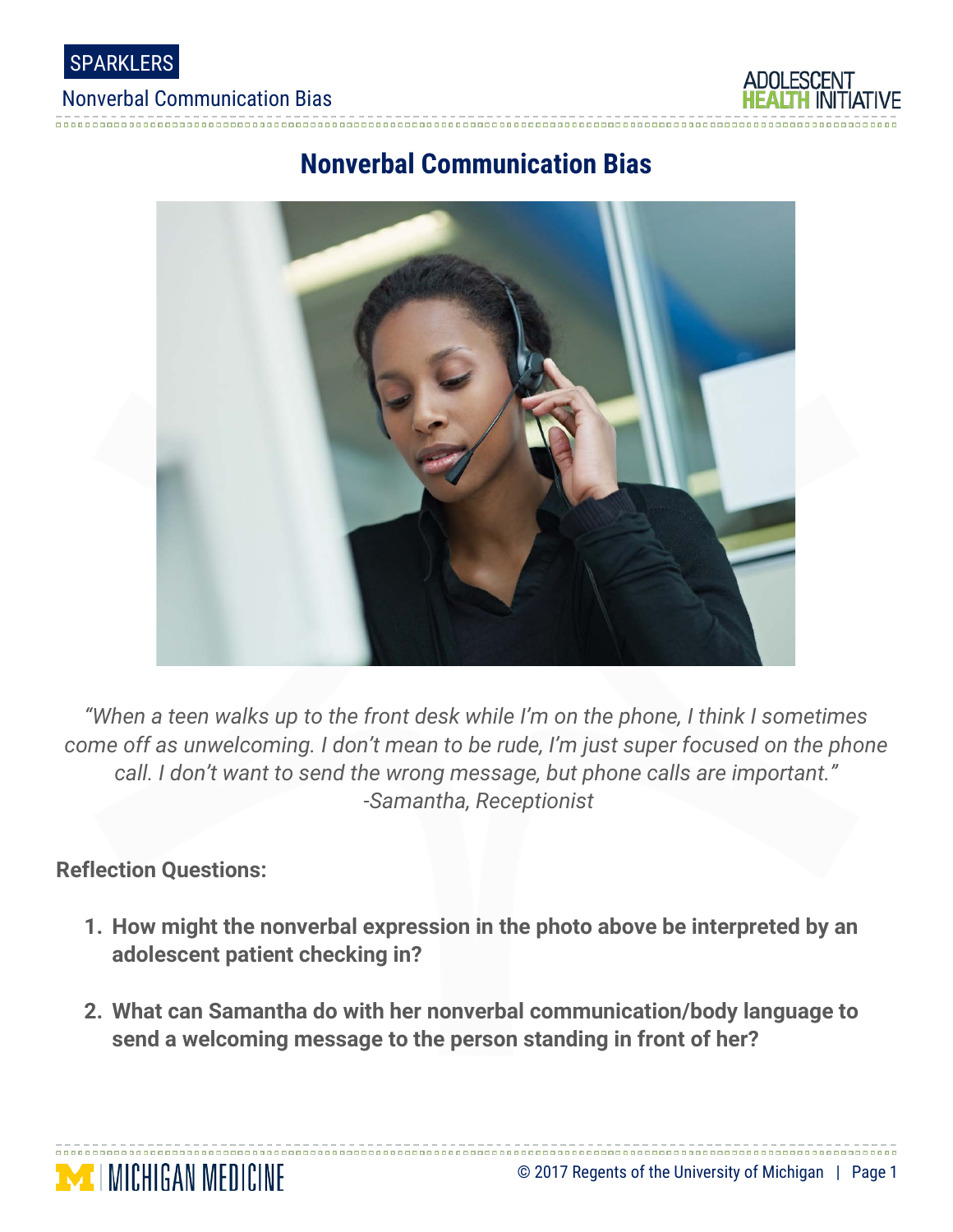

#### Nonverbal Communication Bias



# **Nonverbal Communication Bias**



*"Kids these days seem to always be so into their cell phones. Sometimes, when teens are in my office, they look down at their phones the entire time. I was raised during a time when not looking your elders in the eye was considered disrespectful, so it's hard for me to adjust to this 'new generation'." -Mr. Callahan, Afterschool Program Director*

### **Reflection Questions:**

**MICHIGAN MEDICINE** 

- **1. Although Mr. Callahan is acknowledging his bias about young people on their phones, when he meets with young people on their phones, his body language still shows his judgment. What might this look like?**
- **2. The next time Mr. Callahan notices himself displaying this body language, what can he do to check himself?**